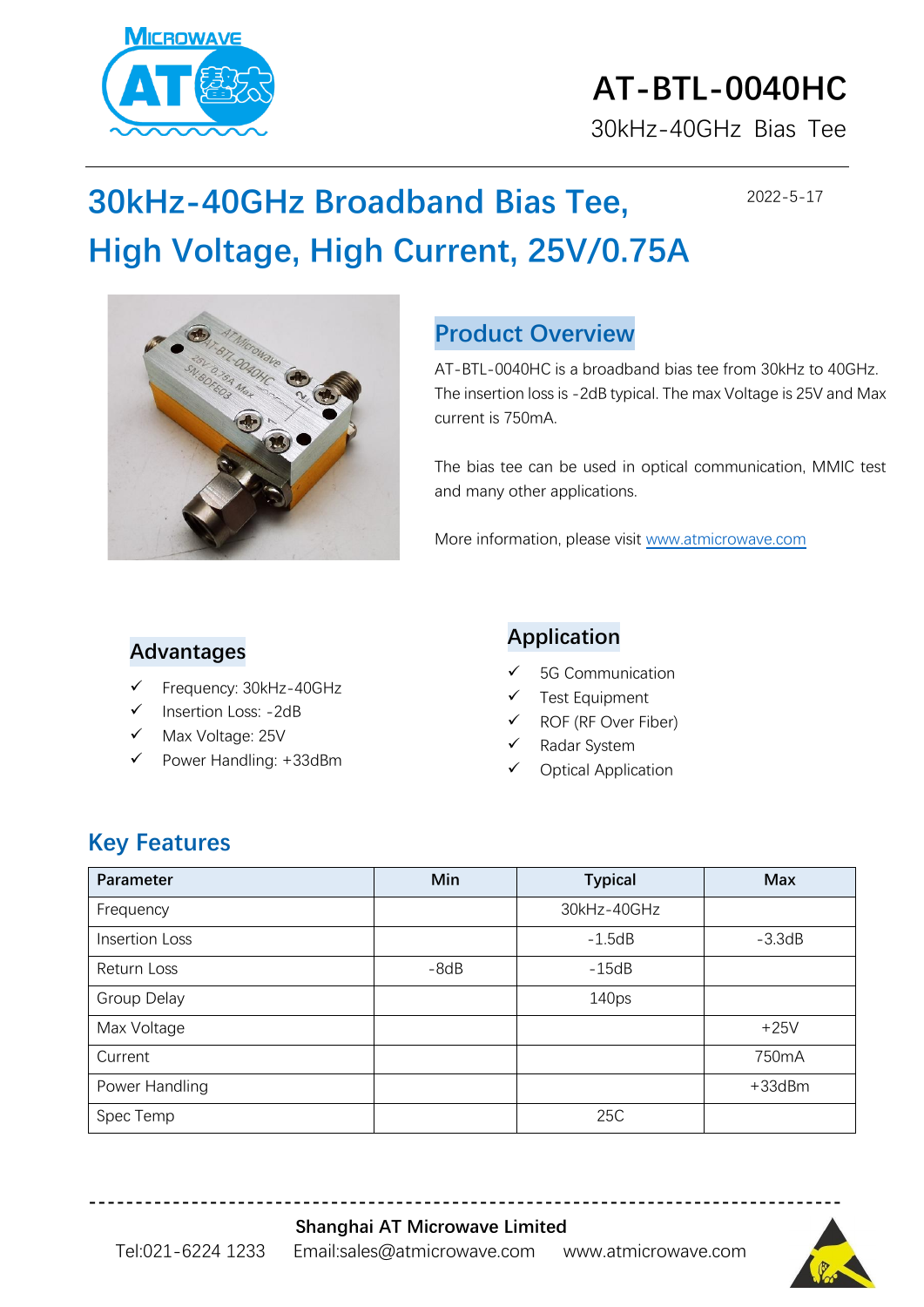

30kHz-40GHz Bias Tee

#### **Mechanical Information**

| <b>Item</b>   | <b>Description</b> |
|---------------|--------------------|
| RF+DC Port    | 2.92mm Female      |
| RF Port       | 2.92mm Male        |
| DC Port       | <b>SMA Female</b>  |
| Case Material | Copper             |
| Finish        | <b>Gold Plated</b> |
| Weight        | 38 <sub>g</sub>    |
| Size:         | See outline        |

#### **Absolute Maximum Ratings Table**

| <b>Parameter</b>             | Value            |
|------------------------------|------------------|
| Voltage                      | $+25V$           |
| RF Power                     | $+33$ dBm        |
| <b>Operating Temperature</b> | $-40$ to $+70C$  |
| Storage Temperature          | $-65$ to $+150C$ |

#### **Notes:**

- 1. Datasheet may be changed according to update of MMIC, Raw materials , process, and so on.
- 2. This data is only for reference, not for guaranteed specifications.
- 3. Please contact AT Microwave team to make sure you have the most current data.



**---------------------------------------------------------------------------------**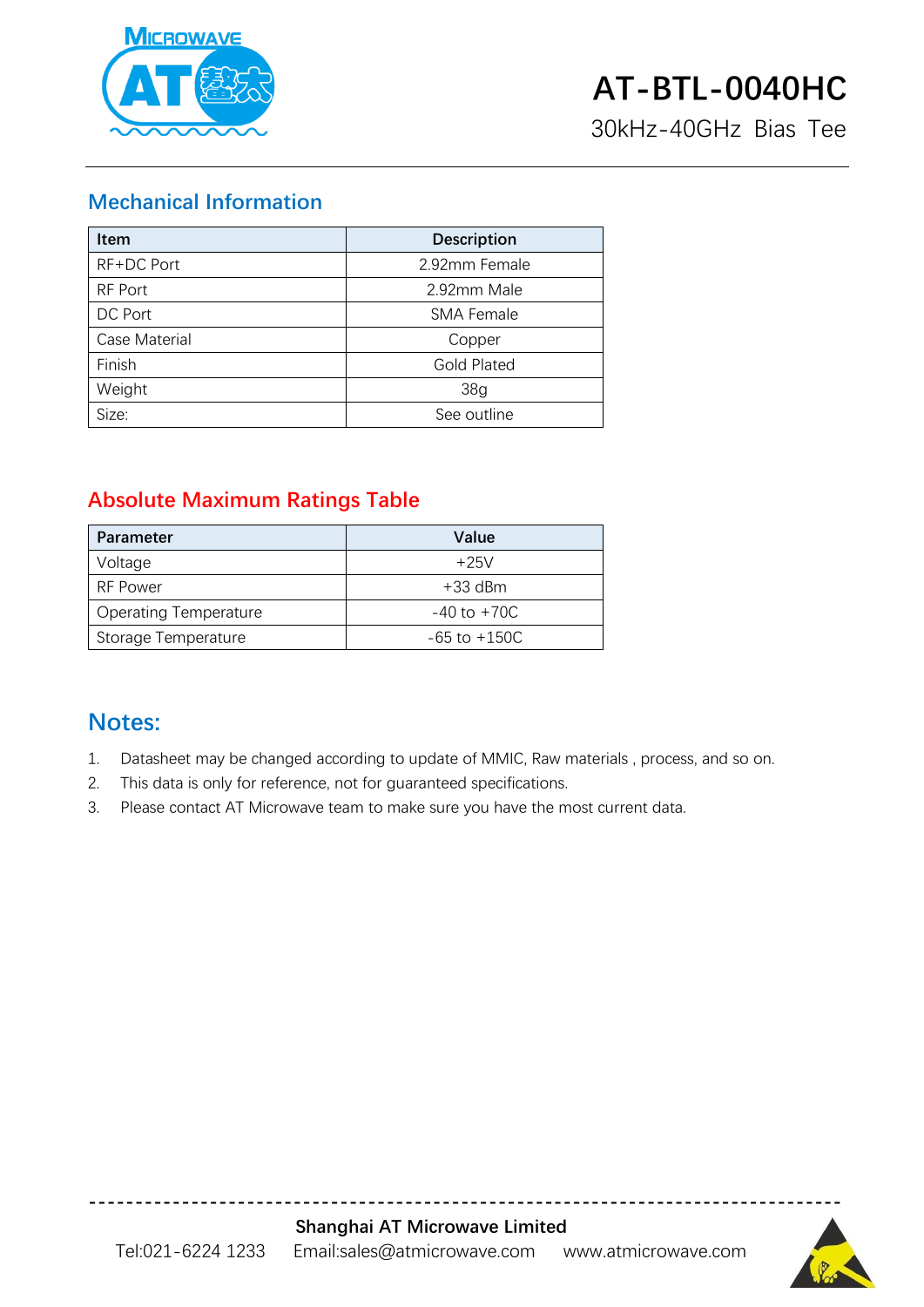

#### **Test Data** (25C)

Please note that test curves will vary slightly from unit to unit.







Return Loss vs Frequency



Tel:021-6224 1233 Email:sales@atmicrowave.com www.atmicrowave.com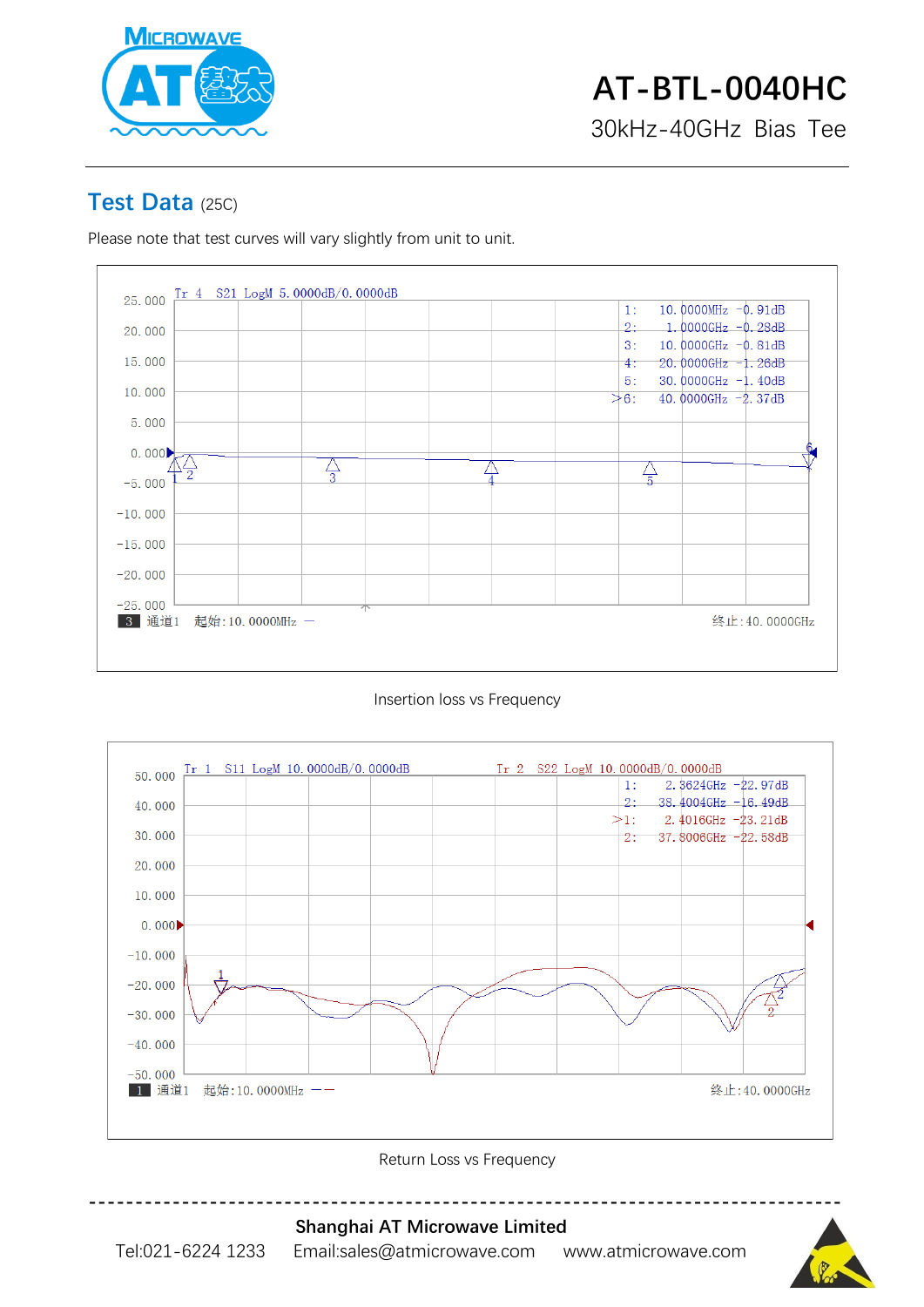

### **AT-BTL-0040HC**

30kHz-40GHz Bias Tee

|                     |              | Trc1 S21 dB Mag 5 dB / Ref0 dB Cal Smo |                |                       |                   |                            | 1 of 1 (Max) |
|---------------------|--------------|----------------------------------------|----------------|-----------------------|-------------------|----------------------------|--------------|
| <b>S21</b><br>- 25- |              |                                        | 1<br>$\cdot$ 2 | 40.000000<br>1.000000 | kHz<br><b>MHz</b> | $-2.738$ dB<br>$-0.801$ dB |              |
|                     |              |                                        |                |                       |                   |                            |              |
| $-20-$              |              |                                        |                |                       |                   |                            |              |
| - 15-               |              |                                        |                |                       |                   |                            |              |
| $10 -$              |              |                                        |                |                       |                   |                            |              |
| $5-$                |              |                                        |                |                       |                   |                            |              |
| 0-<br>$-5-$         |              |                                        |                |                       |                   |                            |              |
| $- -10-$            |              |                                        |                |                       |                   |                            |              |
| $-15-$              |              |                                        |                |                       |                   |                            |              |
|                     |              |                                        |                |                       |                   |                            |              |
| Ch <sub>1</sub>     | Start 30 kHz |                                        | Pwr -25 dBm    |                       |                   |                            | Stop 1 MHz   |

Date: 15. DEC. 2021 18:19:41





Group Delay vs Frequency



**Shanghai AT Microwave Limited** Tel:021-6224 1233 Email:sales@atmicrowave.com www.atmicrowave.com